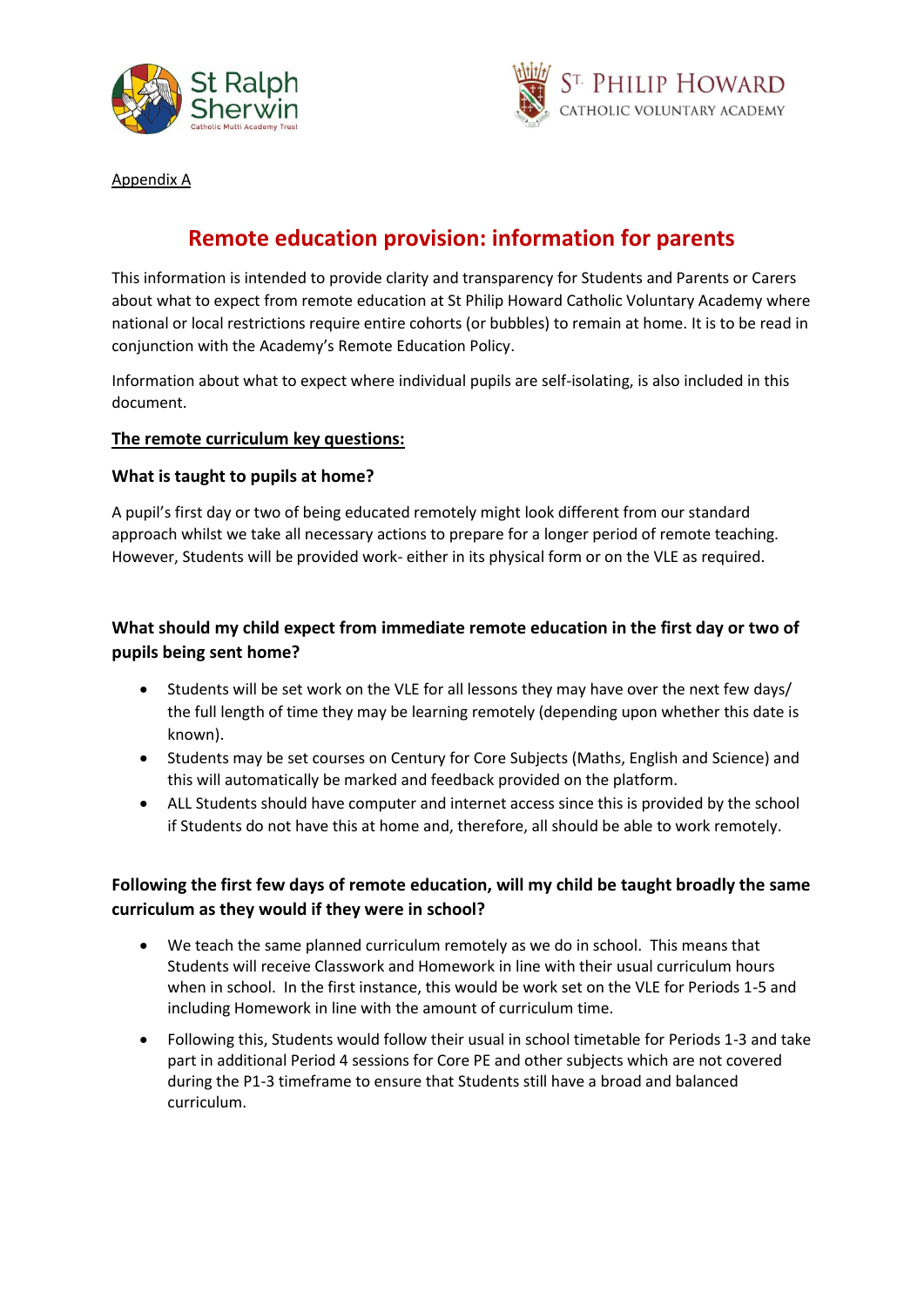



# **Remote teaching and study time each day**

### **How long can I expect work set by the school to take my child each day?**

| <b>Key Stage 3</b> | 5 hours remote learning. (Minimum of three hours of Live Lessons and 2 hours<br>of independent working completing tasks explained and set in Live Lessons or<br>for Homework). |
|--------------------|--------------------------------------------------------------------------------------------------------------------------------------------------------------------------------|
| <b>Key Stage 4</b> | 5 hours remote learning. (3 hours of Live Lessons and 2 hours of independent<br>working completing tasks explained and set in Live Lessons or for Homework).                   |

## **Accessing remote education**

#### **How will my child access any online remote education you are providing?**

Students will access work and communicate with their teachers through the school's VLE using the messaging feature. They will also access Live Lessons on the VLE through MLTV for their specific classes and, when they have Year group or Enrichment activities, these will be in the Learning Spaces. Students have a school email through Office which they can communicate with teachers and check understanding, as well as for access to Office for Word, PowerPoint etc if they need these.

### **If my child does not have digital or online access at home, how will you support them to access remote education?**

We recognise that some pupils may not have suitable online access at home. We take the following approaches to support those pupils to access remote education:

- *We will issue or lend laptops or tablets to any pupil who does not have computer access at home.*
- *We issue or lend devices that enable an internet connection (for example dongles and can increase mobile data where necessary).*
- *It is not necessary to print materials as documents are editable on the VLE platform.*
- *However, if pupils require hard copies of resources or text books, they can request these here[: info@sph.academy](mailto:info@sph.academy) and they will be sent via post.*
- *If Students need additional reading books or set texts, Parents or Students can contact Miss Cox directly at [kcox@sph.academy](mailto:kcox@sph.academy) and a range of appropriately levelled books, based upon the Students' interests, will be provided.*
- *Students can submit work to their teachers on the VLE by saving in their own Student Folder for that Subject or by attaching to the Homework set by their teacher.*

*If Parents require support with any ICT equipment, please contact Mr Kays (Deputy Headteacher) directly: [mkays@sph.academy](mailto:mkays@sph.academy)*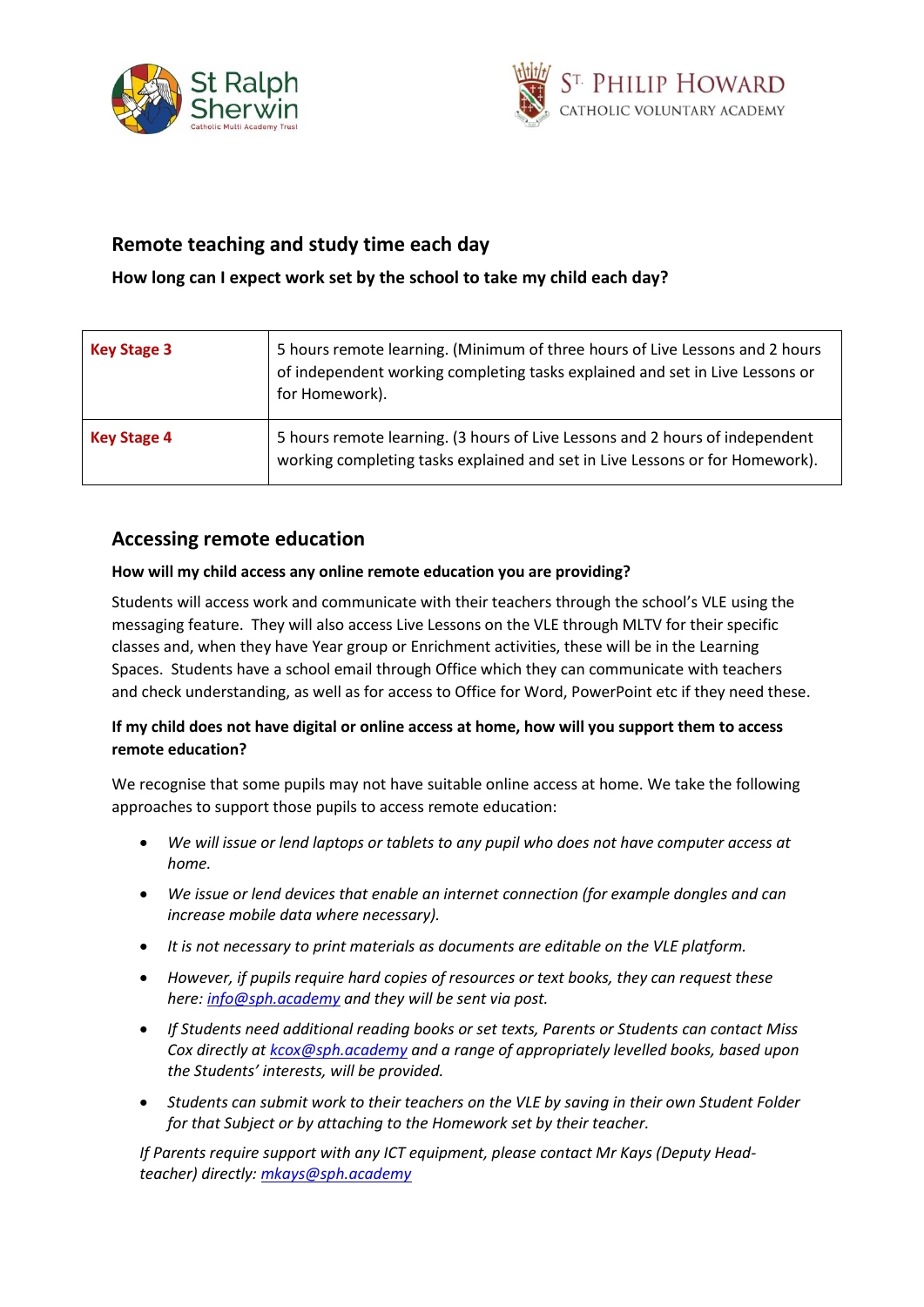



For support with access to online learning please contact the school on: 01457853611. Alternatively, you can contact the Head of Department of a subject using emails listed on the website or by contacting Miss Cox (Assistant Head-teacher responsible for Teaching and Learning) or Mr Kays (Deputy Head-teacher responsible for the Curriculum).

# **How will my child be taught remotely?**

All Students can access remote learning provision for all 5 hours of the school day.

- Each year group follows their usual timetable in school Periods 1-3 and attend Live Lessons through MLTV. (This will be under the class name for that subject).
- Lesson times are as follows: Period 1- 9.00-10.00, Period 2- 10.15-11.15 and Period 3- 11.30- 12.30.
- All Students can then access Core PE sessions twice a week (on a Monday and Friday Period 4. This will take place under the PE Learning Space).
- Additional lessons may also take place Period 4 those which may not be covered in the morning lessons so that Students can access the full breadth of the curriculum.
- Additional sessions based on Core basic skills (Literacy, Numeracy and Science) are provided for Years 7, 8 and 9. (These will also take place during Periods 4 or 5).
- $\bullet$  Period 4 is 1.15-2.15 and Period 5 is 2.30-3.15.
- Where Students don't have a Live Lesson in the afternoon, they will complete work independently as set on the VLE/ following a Live Lesson.
- Homework or extension work may be set on Century for Maths, English or Science. (These booster sessions will only be 30 minutes).
- Other platforms such as Oak Academy, Seneca or My Maths may also supplement learning/ Homework.
- Intervention or in class support will also be provided for Students should they need it.

# **Engagement and feedback**

### **What are your expectations for my child's engagement and the support that we as Parents and Carers should provide at home?**

- We expect all Students (whether in school or working remotely) to access their Live Lessons during Periods 1-3 with their specialist subject teachers. It is important that Students get up as usual and begin the school day at the usual time so that they still have a healthy routine. This also means that Students should have a lunch break at 12.30-1.15.
- Parents must ensure that Students are attending Live Lessons, engaging with the learning and completing the work set.
- Once Students have completed a piece of work in a Live Lesson, it should be uploaded. Students should also complete the other pieces of work set on the VLE by the deadline and attach it to the task so that the class teacher can mark.
- Parents should support their child by ensuring they have a quiet place to work, can access Live Lessons and take the necessary breaks in between lessons and at lunch to maintain focus. It is important to check on your child's well-being and, if you have any concerns, inform your child's Head of Year.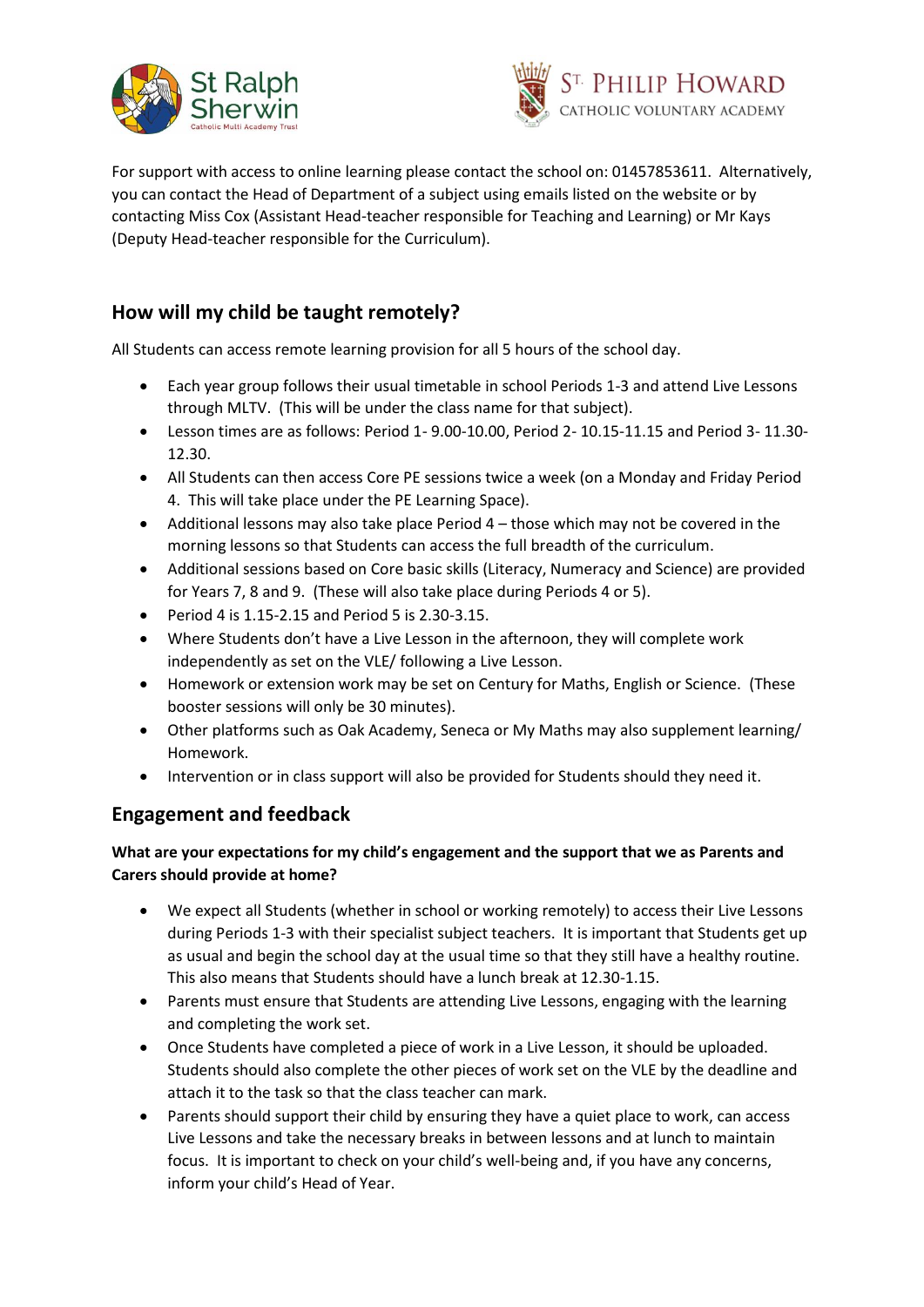



### **How will you check whether my child is engaging with their work and how will I be informed if there are concerns?**

- Registers will be taken by class teachers in every lesson. If a Student has not been attending his/ her Live Lessons, the Class Teacher will then send an email to Parents informing them of this. If a Student fails to attend further lessons, they will telephone home to discuss this with you, along with any possible issues. If a Student continues to miss Live Lessons, the Head of Department will be in touch and explain the seriousness/ consequences for this. If a Student is not attending any Live Lessons, the Head of Year will be in touch to discuss serious concerns around the Students' vulnerability since they may be classed as missing from education.
- It is imperative that your son/ daughter uploads/ submits all pieces of work completed so that we have a record of the Student's progress over time.
- We will celebrate Students' successes fortnightly on social media and then in a more detailed SPH Celebration Newsletter. This will outline the 'Live Lesson Legends' and the 'Lead Learners' completing the most/ best work on the VLE.
- If we have concerns regarding work, again, please expect communication from class teachers. Nonetheless, if you wish to contact a member of Staff, please feel free to do so using the usual format: first initial, surname followed by @sph.academy. (E.G: [kcox@sph.academy](mailto:kcox@sph.academy) . A list of Heads of Department and Heads of Year email addresses can be found on the website). Alternatively, if you have any concerns about your Students' remote learning, you can contact Miss Cox [\(kcox@sph.academy\)](mailto:kcox@sph.academy) or Mr Kays [\(mkays@sph.academy](mailto:mkays@sph.academy) ).

### **How will you assess my child's work and progress?**

Feedback can take many forms and will not always mean extensive written comments for individual children. For example: self-assessment, peer assessment within a Live Lesson, whole-class feedback, verbal feedback, polls or quizzes, as well as courses marked automatically on the platform Century. These, amongst many others, are also valid and effective methods. Our approach to providing written feedback on pupil work is as follows:

- Feedback will be regular and depend upon the subject's curriculum time.
- Class teachers will provide feedback on the VLE. This may be on a piece of set 'Homework' or when the Student adds Class work to their personal folder under the name of their class. (E.G: A Student may be in 11aEn2. If they click 'Files' for this class and find their name, they can then 'upload' a file from their computer for the teacher to mark or use the 'clipboard' to copy and paste from their VLE files). Feedback on Class work may be a simple comment/ percentage using the traffic light system since this has been scaffolded by the teacher.
- When providing written feedback, the traffic light system will give a percentage judgement that the Class Teacher feels demonstrates the Students' efforts.
- In this, the Student may receive a comment praising them or a comment to remind them to act upon something.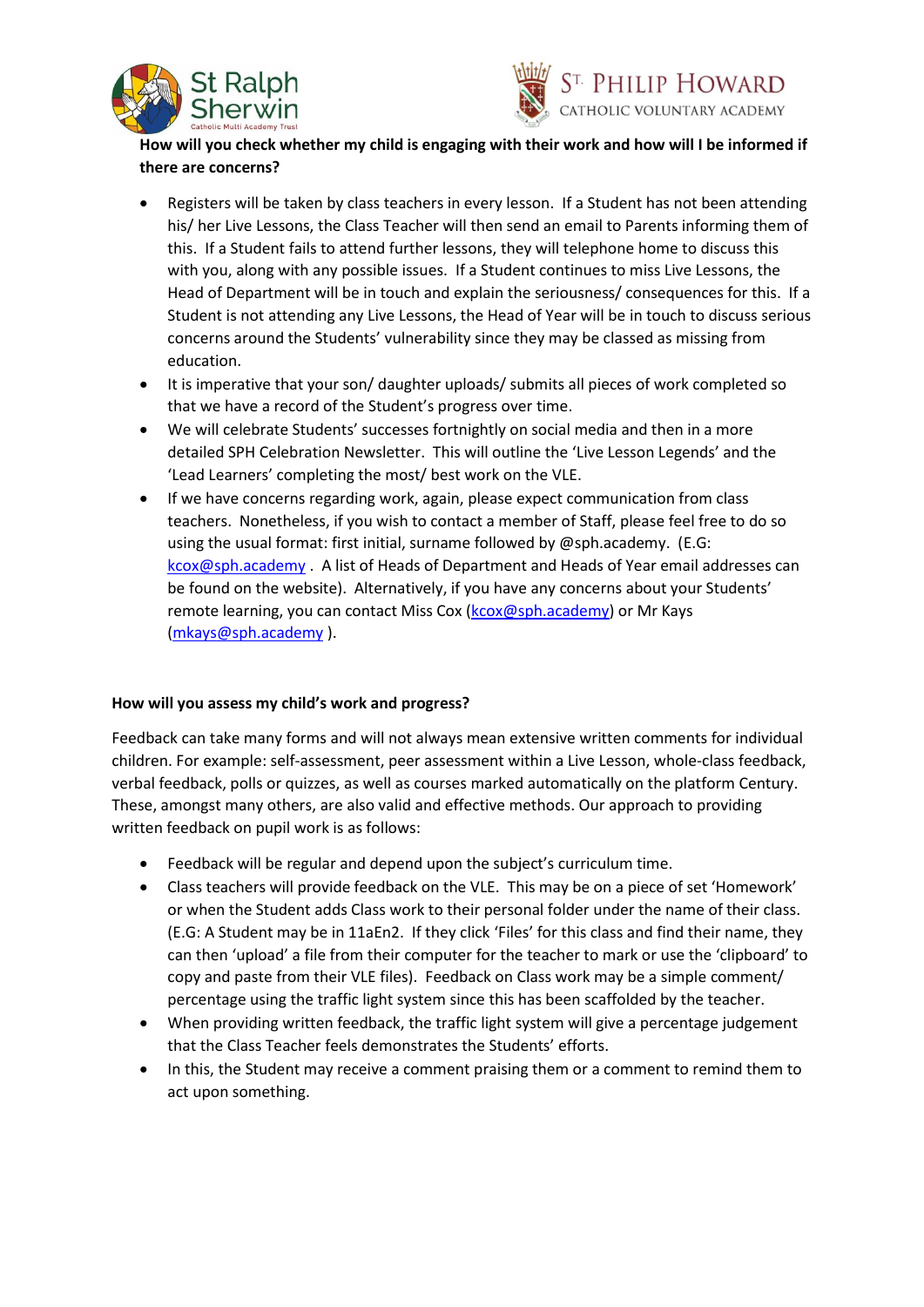



- There will also be times when the teacher will provide more detailed feedback using WWW (What went well) and EBI (Even better if…) to explain to the Student what steps they need to take next. Students can then add and improve the piece of work based upon this.
- Longer assessed pieces of work will also include a mark or grade.

# **Additional support for pupils with particular needs**

### **How will you work with me to help my child who needs additional support from adults at home to access remote education?**

We recognise that some pupils, for example some pupils with special educational needs and disabilities (SEND), may not be able to access remote education without support from adults at home. We acknowledge the difficulties this may place on families and we will work with Parents and Carers to support those pupils in the following ways:

- Those considered the most vulnerable will attend school and access Live Lessons with Teaching Staff or Teaching Assistants who can support Students with their Live Lessons in the morning and work collaboratively on enrichment sessions for well-being with Students in the afternoon.
- Some Students will focus on a reduced curriculum of Live Lessons supplemented with differentiated and personalised work. This is to help Students with cognitive load and enable them to process knowledge in their own time.
- In Live Lessons, personal chats within lessons mean that the teacher can contact a Student separately to explain something, rather than in front of the whole class.
- Breakout rooms can also be set up by the Class Teacher to enable Students to work collaboratively with peers they feel comfortable working with. (This will give them the opportunity to use their microphones to discuss, rather than typing in the chat).
- Breakout rooms may also be led by a Teaching Assistant who is able break down key parts of the lesson and explain in a more simplified way/ at a slower pace.
- Question and Answer sessions with Key Workers/ TAs will also provide students support with work/ opportunities to discuss their learning. Key workers will contact parents of the children they are responsible for regularly.
- Students may also be provided with targeted app based learning/ online materials that they can study and revisit at their own pace or pause and listen to a number of times. (E.G: Century/ Oak Academy).
- Some Students may be extracted from usual lessons and receive Literacy intervention.
- Finally, in some cases, it may be beneficial for a Student to access speech recognition or optical recognition tools that will enable a Student to verbally express their ideas and the computer will type these or read a text aloud for a Student to hear.